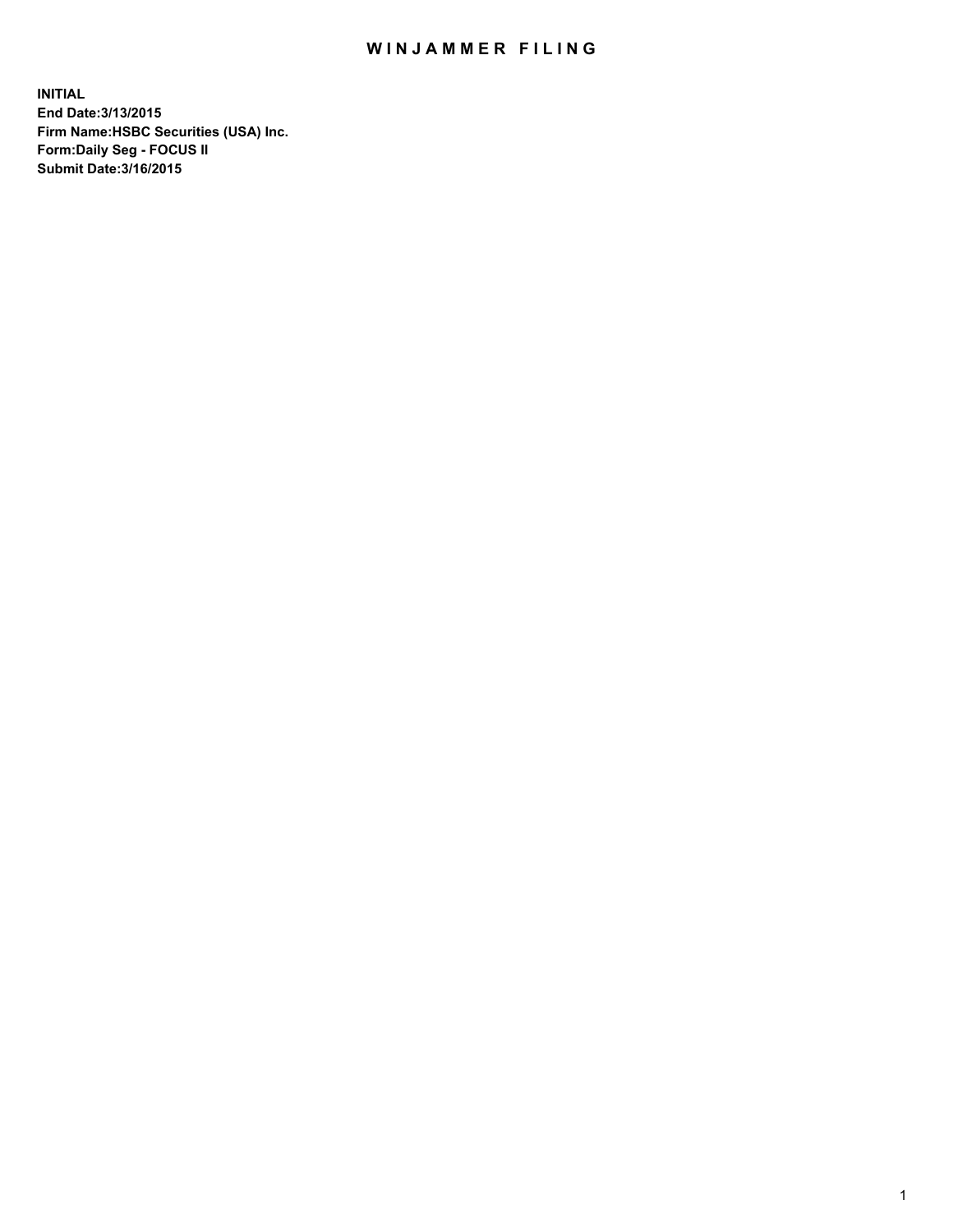## **INITIAL End Date:3/13/2015 Firm Name:HSBC Securities (USA) Inc. Form:Daily Seg - FOCUS II Submit Date:3/16/2015 Daily Segregation - Cover Page**

| Name of Company<br><b>Contact Name</b><br><b>Contact Phone Number</b><br><b>Contact Email Address</b>                                                                                                                                                                                                                          | <b>HSBC Securities (USA) Inc.</b><br><b>Steven Richardson</b><br>212-525-6445<br>steven.richardson@us.hsbc.com |
|--------------------------------------------------------------------------------------------------------------------------------------------------------------------------------------------------------------------------------------------------------------------------------------------------------------------------------|----------------------------------------------------------------------------------------------------------------|
| FCM's Customer Segregated Funds Residual Interest Target (choose one):<br>a. Minimum dollar amount: ; or<br>b. Minimum percentage of customer segregated funds required:%; or<br>c. Dollar amount range between: and; or<br>d. Percentage range of customer segregated funds required between: % and %.                        | 50,000,000<br>0 <sub>0</sub><br>0 <sub>0</sub>                                                                 |
| FCM's Customer Secured Amount Funds Residual Interest Target (choose one):<br>a. Minimum dollar amount: ; or<br>b. Minimum percentage of customer secured funds required:%; or<br>c. Dollar amount range between: and; or<br>d. Percentage range of customer secured funds required between:% and%.                            | 10,000,000<br><u>0</u><br>0 <sub>0</sub><br>0 <sub>0</sub>                                                     |
| FCM's Cleared Swaps Customer Collateral Residual Interest Target (choose one):<br>a. Minimum dollar amount: ; or<br>b. Minimum percentage of cleared swaps customer collateral required:% ; or<br>c. Dollar amount range between: and; or<br>d. Percentage range of cleared swaps customer collateral required between:% and%. | 30,000,000<br>00<br><u>00</u>                                                                                  |

Attach supporting documents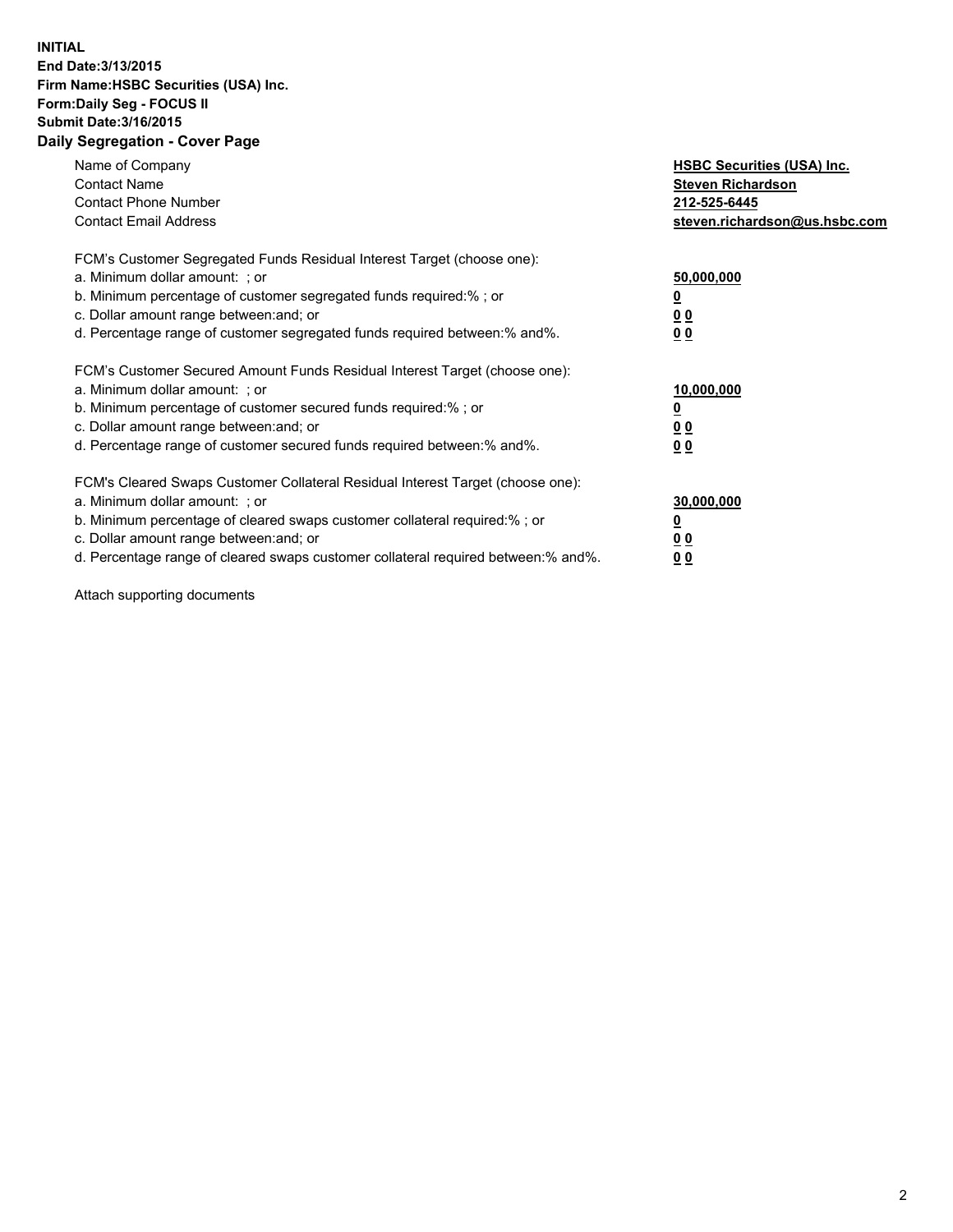**INITIAL End Date:3/13/2015 Firm Name:HSBC Securities (USA) Inc. Form:Daily Seg - FOCUS II Submit Date:3/16/2015 Daily Segregation - Secured Amounts**

|     | 00grogaacon 000aroa, anoana                                                                 |                                          |
|-----|---------------------------------------------------------------------------------------------|------------------------------------------|
|     | Foreign Futures and Foreign Options Secured Amounts                                         |                                          |
|     | Amount required to be set aside pursuant to law, rule or regulation of a foreign            | $0$ [7305]                               |
|     | government or a rule of a self-regulatory organization authorized thereunder                |                                          |
| 1.  | Net ledger balance - Foreign Futures and Foreign Option Trading - All Customers             |                                          |
|     | A. Cash                                                                                     | 91,877,070 [7315]                        |
|     | B. Securities (at market)                                                                   | 29,254,991 [7317]                        |
| 2.  | Net unrealized profit (loss) in open futures contracts traded on a foreign board of trade   | 34,466,394 [7325]                        |
| 3.  | Exchange traded options                                                                     |                                          |
|     | a. Market value of open option contracts purchased on a foreign board of trade              | $0$ [7335]                               |
|     | b. Market value of open contracts granted (sold) on a foreign board of trade                | $0$ [7337]                               |
| 4.  | Net equity (deficit) (add lines 1.2. and 3.)                                                | 155,598,455 [7345]                       |
| 5.  | Account liquidating to a deficit and account with a debit balances - gross amount           | 192,815 [7351]                           |
|     | Less: amount offset by customer owned securities                                            | -192,545 [7352] 270 [7354]               |
| 6.  | Amount required to be set aside as the secured amount - Net Liquidating Equity              | 155,598,725 [7355]                       |
|     | Method (add lines 4 and 5)                                                                  |                                          |
| 7.  | Greater of amount required to be set aside pursuant to foreign jurisdiction (above) or line | 155,598,725 [7360]                       |
|     | 6.                                                                                          |                                          |
|     | FUNDS DEPOSITED IN SEPARATE REGULATION 30.7 ACCOUNTS                                        |                                          |
| 1.  | Cash in banks                                                                               |                                          |
|     | A. Banks located in the United States                                                       | 42,101,742 [7500]                        |
|     | B. Other banks qualified under Regulation 30.7                                              | 0 [7520] 42,101,742 [7530]               |
| 2.  | Securities                                                                                  |                                          |
|     | A. In safekeeping with banks located in the United States                                   | 74,254,991 [7540]                        |
|     | B. In safekeeping with other banks qualified under Regulation 30.7                          | 0 [7560] 74,254,991 [7570]               |
| 3.  | Equities with registered futures commission merchants                                       |                                          |
|     | A. Cash                                                                                     | $0$ [7580]                               |
|     | <b>B.</b> Securities                                                                        | $0$ [7590]                               |
|     | C. Unrealized gain (loss) on open futures contracts                                         | $0$ [7600]                               |
|     | D. Value of long option contracts                                                           | $0$ [7610]                               |
|     | E. Value of short option contracts                                                          | 0 [7615] 0 [7620]                        |
| 4.  | Amounts held by clearing organizations of foreign boards of trade                           |                                          |
|     | A. Cash                                                                                     | $0$ [7640]                               |
|     | <b>B.</b> Securities                                                                        | $0$ [7650]                               |
|     | C. Amount due to (from) clearing organization - daily variation                             | $0$ [7660]                               |
|     | D. Value of long option contracts                                                           | $0$ [7670]                               |
|     | E. Value of short option contracts                                                          | 0 [7675] 0 [7680]                        |
| 5.  | Amounts held by members of foreign boards of trade                                          |                                          |
|     | A. Cash                                                                                     | 56,647,422 [7700]                        |
|     | <b>B.</b> Securities                                                                        | $0$ [7710]                               |
|     | C. Unrealized gain (loss) on open futures contracts                                         | 34,466,394 [7720]                        |
|     | D. Value of long option contracts                                                           | $0$ [7730]                               |
|     | E. Value of short option contracts                                                          | <u>0</u> [7735] <b>91,113,816</b> [7740] |
| 6.  | Amounts with other depositories designated by a foreign board of trade                      | 0 [7760]                                 |
| 7.  | Segregated funds on hand                                                                    | $0$ [7765]                               |
| 8.  | Total funds in separate section 30.7 accounts                                               | 207,470,549 [7770]                       |
| 9.  | Excess (deficiency) Set Aside for Secured Amount (subtract line 7 Secured Statement         | 51,871,824 [7380]                        |
|     | Page 1 from Line 8)                                                                         |                                          |
| 10. | Management Target Amount for Excess funds in separate section 30.7 accounts                 | 39,220,579 [7780]                        |
| 11. | Excess (deficiency) funds in separate 30.7 accounts over (under) Management Target          | 12,651,245 [7785]                        |
|     |                                                                                             |                                          |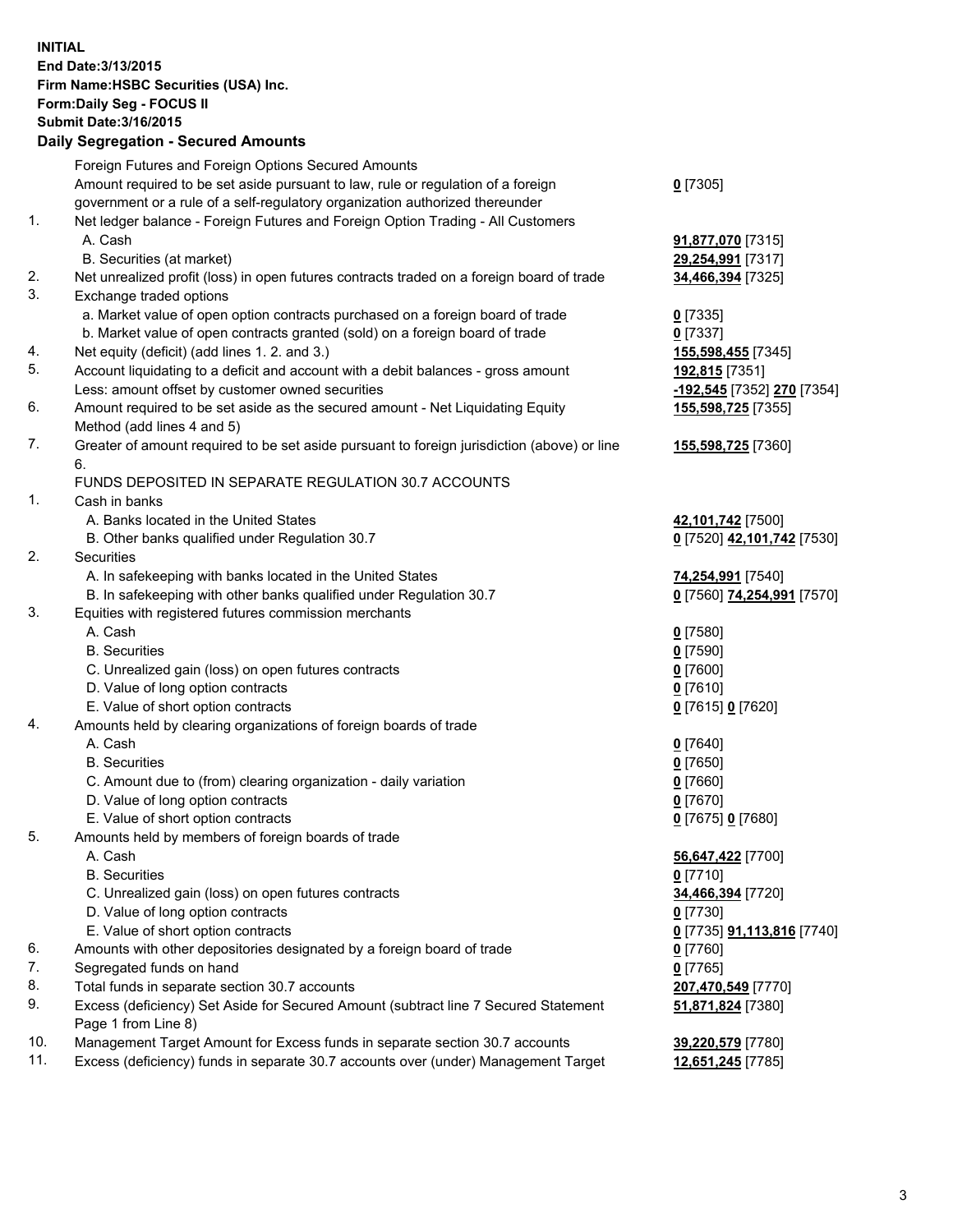**INITIAL End Date:3/13/2015 Firm Name:HSBC Securities (USA) Inc. Form:Daily Seg - FOCUS II Submit Date:3/16/2015 Daily Segregation - Segregation Statement** SEGREGATION REQUIREMENTS(Section 4d(2) of the CEAct) 1. Net ledger balance A. Cash **201,513,954** [7010] B. Securities (at market) **623,676,504** [7020] 2. Net unrealized profit (loss) in open futures contracts traded on a contract market **115,235,724** [7030] 3. Exchange traded options A. Add market value of open option contracts purchased on a contract market **109,715,436** [7032] B. Deduct market value of open option contracts granted (sold) on a contract market **-9,286,386** [7033] 4. Net equity (deficit) (add lines 1, 2 and 3) **1,040,855,232** [7040] 5. Accounts liquidating to a deficit and accounts with debit balances - gross amount **2,905,716** [7045] Less: amount offset by customer securities **-2,575,010** [7047] **330,706** [7050] 6. Amount required to be segregated (add lines 4 and 5) **1,041,185,938** [7060] FUNDS IN SEGREGATED ACCOUNTS 7. Deposited in segregated funds bank accounts A. Cash **17,136,374** [7070] B. Securities representing investments of customers' funds (at market) **0** [7080] C. Securities held for particular customers or option customers in lieu of cash (at market) **78,491,913** [7090] 8. Margins on deposit with derivatives clearing organizations of contract markets A. Cash **243,835,141** [7100] B. Securities representing investments of customers' funds (at market) **95,232,194** [7110] C. Securities held for particular customers or option customers in lieu of cash (at market) **545,184,591** [7120] 9. Net settlement from (to) derivatives clearing organizations of contract markets **37,820,550** [7130] 10. Exchange traded options A. Value of open long option contracts **109,715,436** [7132] B. Value of open short option contracts **-9,286,386** [7133] 11. Net equities with other FCMs A. Net liquidating equity **27,426,967** [7140] B. Securities representing investments of customers' funds (at market) **0** [7160] C. Securities held for particular customers or option customers in lieu of cash (at market) **0** [7170] 12. Segregated funds on hand **0** [7150] 13. Total amount in segregation (add lines 7 through 12) **1,145,556,780** [7180] 14. Excess (deficiency) funds in segregation (subtract line 6 from line 13) **104,370,842** [7190] 15. Management Target Amount for Excess funds in segregation **50,000,000** [7194]

16. Excess (deficiency) funds in segregation over (under) Management Target Amount Excess

**54,370,842** [7198]